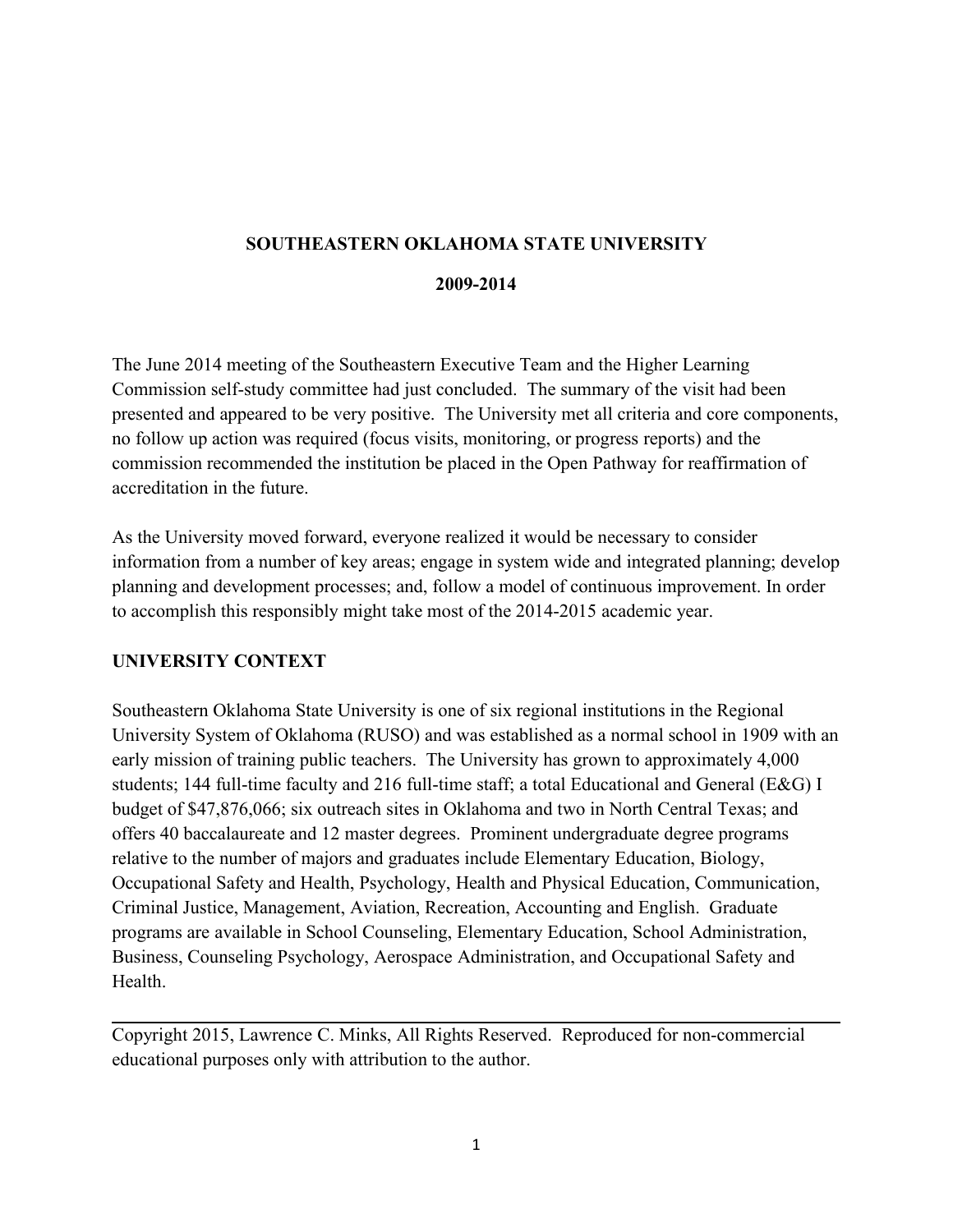Over the past five years, the institution faced a number of challenges including fundraising in light of declining state appropriations; dealing initially with debt coverage associated with previous construction projects; gradually increasing reserve requirements to meet Oklahoma State Regents for Higher Education (OSRHE) standards; reestablishing the University's identity and focus; continuing development of a new and changing administration; refocusing responsibility and accountability at the School and Department levels; maintaining emphasis on realignments and integration of key functional areas; continuing implementation of cost controls and operational efficiencies; and, pursuing combinations of student recruitment and retention strategies in consideration of changing demographics and course delivery methods.

Foremost among the key challenges in 2009 was to gradually increase reserve requirements to the required level of 8.33 percent of budgeted expenditures. At the end of the fiscal year 2008 (June), Southeastern had the lowest reserve level at2.74 percent while the other RUSO institutions ranged from 5.85 to 8.53 percent. The low percentage was primarily due to obligations on debt service and additional cash outlays needed to cover increased construction costs over the previous five years.

During the past ten years, the institution experienced significant resource challenges with the percentage of state appropriations for E&G I dropping from 61.3% to 39.3% in 2014 while student tuition and fees increased from 34.2% to 57.4%. The reallocation of existing funds to cover mandatory costs, which averaged in excess of \$600K/year, helped to minimize the increase in student tuition and fees. Operating budgets were reduced by 5% in 2009 and vacant positions were unfilled during that time in order to cover the redirection of funds. Later, in 2013-2014, the 5% cut in operating budgets was restored to all units,and an additional\$40K was allocated for professional development of faculty. In addition, during this same time period Southeastern's Composite Financial Index (CFI) increased from 0.55 to 2.43 (the CFI had dropped to 1.7 for fiscal year ending June 30, 2013 due to decreases in University operating revenues and the Southeastern Foundation's contributions).

Although enrollment fluctuated and semester credit hour (SCH) production hit a 20 year high in 2009-2010, SCH has declined since 2010 dropping to 94,176 SCH forecasted for 2014-2015. Despite these challenges, Southeastern continued to fill faculty positions and to obtain new specialty accreditation (Association to Advance Collegiate Schools of Business-International and Council for Accreditation of Counseling and Related Educational Programs). The university also maintained other specialty accreditations (Aviation Accreditation Board International, National Council for Accreditation of Teacher Education, National Association of Schools of Music). There continued improvement to its reserve requirement and financial ratios as well as campus beautification and initiating a comprehensive faculty and staff development program.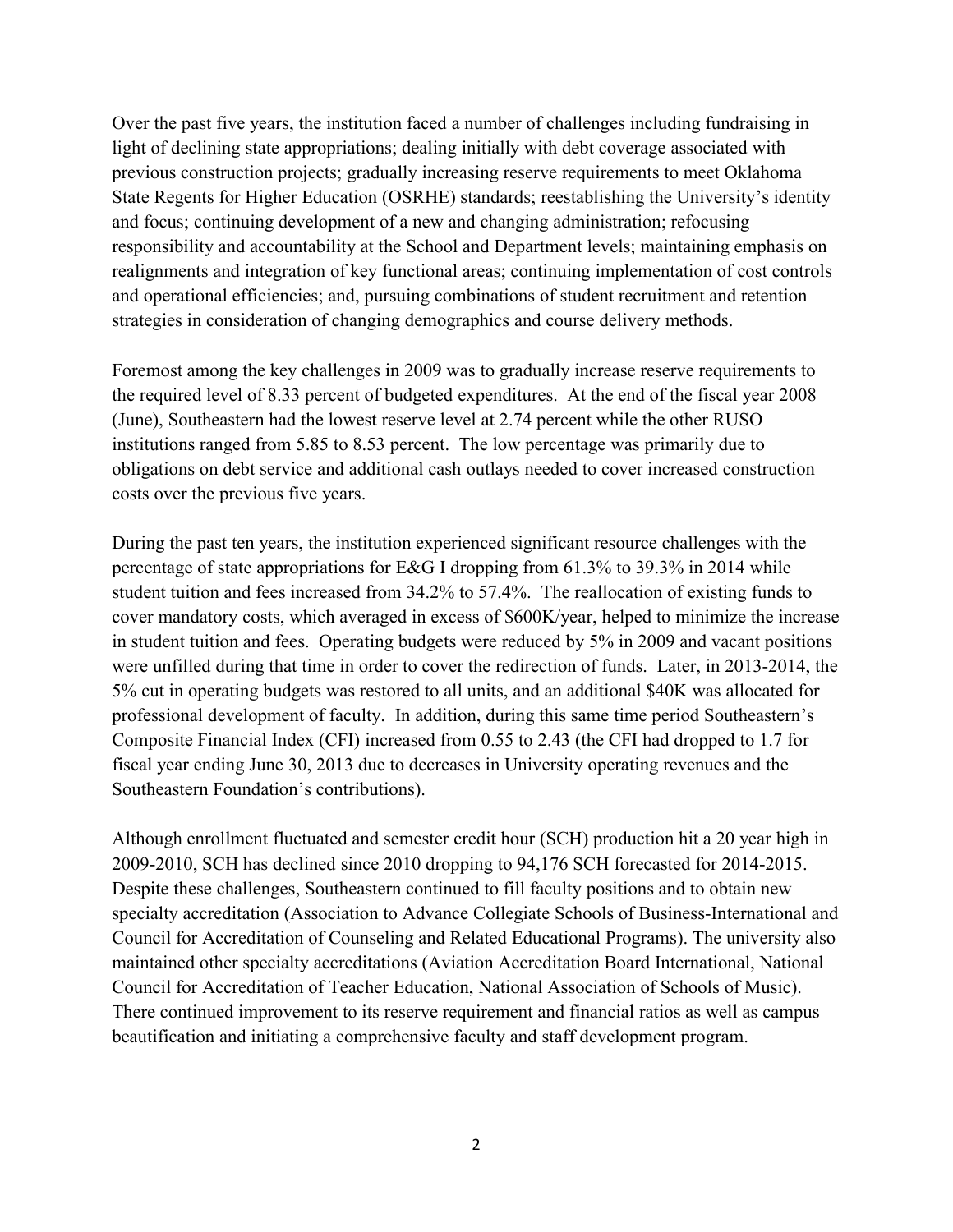It was anticipated that some of the funds committed to raising the reserve can now be used to increase faculty and staff salaries. For example, in order to fund a 1% increase in salary, it would cost the University \$271,621-- with no increases in state appropriations that would result in a 2.2% increase in tuition to cover the cost. It was felt that the lack of salary improvement over time caused morale to suffer, especially among faculty.

#### **ORGANIZATION AND PROFESSIONAL DEVELOPMENT**

The issue of strategic and operational planning had been somewhat unique over recent years. During the past ten years, there were four changes in Presidents and four to five changes in the chief academic officers. It was evident with that much transition some difficulties would emerge in sustaining any particular initiative. Therefore, during 2009-2010, the executive team reviewed the strategic plan and determined that it would be viable for the next five years. Their greatest concern was not strictly focused on redoing the strategic plan itself, but more importantly, about the development of additional capacity for transitional leadership. To some, this appeared to be a little "out of the box," but the team felt that this approach would strengthen the institution, both currently and for the future, and address functions typically associated with traditional strategic planning in preparation for the next major cycle (2015-2020).

Subsequently, the University invested in its human resources through several initiatives. Southeastern was in the third year of a 5-year compensation plan to increase faculty and staff salaries through a series of stipends that are rolled into salary the following fiscal year. The stipend was based on the number of years of service as well as employment status (fulltime vs. part-time). Second, the creation of the Southeastern Professional Development Program (SPDP) in 2009 provided multiple opportunities for faculty and staff to participate in professional development activities both on and off campus helping to promote transformational change. Coupled with this program was the Southeastern Organization and Leadership Development Program (SOLD) which sponsors numerous seminars, speakers and workshops that enhance the skills of faculty and staff, promotes university involvement, and provides critical updates on current issues in higher education.

The roots of the planning approach was in the SPDP technically began in the summer of 2009 and was funded by the generosity of a private donor. The intent of the program was to put theory into practice by developing both short-range and long-range actions plans that address current challenges and better prepares Southeastern to meet the challenges of the future. The mission of Southeastern is to provide an environment of academic excellence that enables students to reach their highest potential. Accordingly, the University has a strong commitment to the highest quality of teaching, research, and scholarship. The students, faculty and University staff are the key to the attainment of this overarching goal and the SPDP became the cornerstone of this effort.

By encouraging and supporting the continuing professional development of faculty and staff members, the University is able to build capacity to meet this goal, and through the work of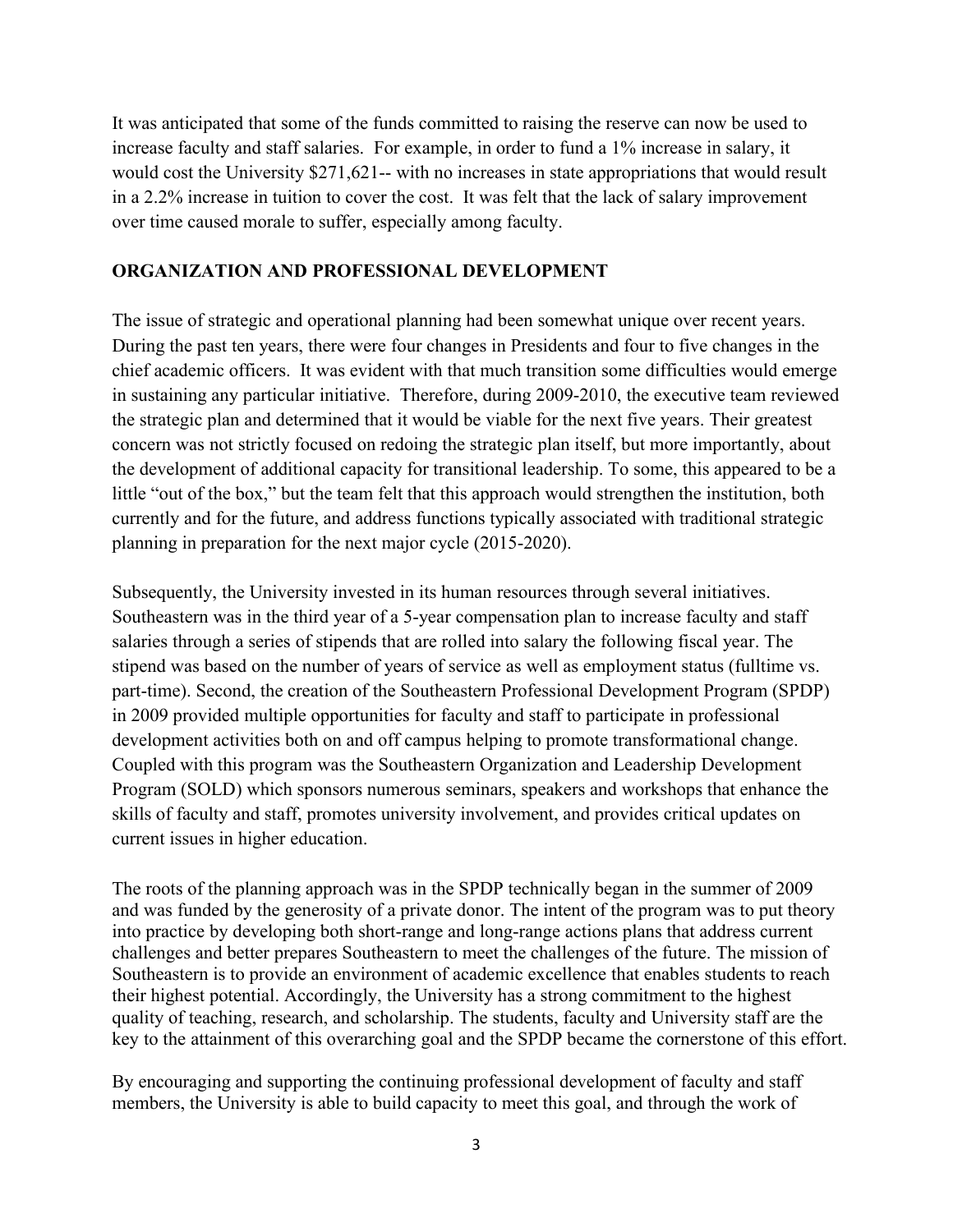academic staff in particular, to advance the quality of learning of the students. The opportunity for the faculty and staff of Southeastern to participate in professional development at the highest levels of their profession would have a transformative benefit, both immediate and lifelong, for the students.

Starting in 2009, individuals and groups of individuals from Southeastern began attending programming at Harvard in an effort to begin the process of the transformation. Approximately 20 individuals participated in 36 institutes, seminars, or programs at Harvard or Vanderbilt Leadership Development Programs. These programs included such topics as the following: Seminar for New Presidents, Institute for Educational Management, Leadership Institute for Academic Librarians, The Art and Craft of Discussion Leadership, Institute for Management and Leadership, Management Development Program, Surviving and Thriving in the New Normal, Crisis Leadership in Higher Education, and Inner Strengths for Successful Leaders.

After participants returned from their respective programs they were requested to serve as facilitators for three major professional development sessions in 2011 (June 21, September 30, and November 10-12 of 2011). Assisting at the sessions were facilitators from the Harvard University Graduate School of Education including Dr. Joseph Zolner, Senior Director of Higher Education Programs; Dr. Judith Block McLaughlin, Senior Director of Higher Education Programs and Senior Lecturer on Education; and Dr. James Honan, Senior Lecturer on Education. Participants were involved in both large and small group discussions. Each small group was charged with raising an issue or concern and then formulating an action plan to address that particular issue. The group also offered input on changes to the organizational structure at the University.

Through the process, the University gained different perspectives and ideas on how to work together in continuing to move the University forward. The small groups developed action plans and worked diligently in developing and implementing those short-term plans. The short-term action plans implemented by the eight teams include academic planning and programming review, civic engagement, I AM SE (campus beautification), Blue/Gold—including a mascot character, stipends/salary/morale, a True Blue campus/community project, a master planning calendar, development of a Founder's Day event (Southeastern history and identity), internal communications (Yammer system), and improved billing statements for students.

The SPDP continues to move forward through integration of the long-term action plans. This is the next stage of development in the initiatives from the major session culminating in November 2011. The 30 long-term action plans were initially reviewed for integration by group facilitators to determine viability of integrating plans into their current team efforts. Currently, Southeastern is transitioning those 30 plans into the continued implementation of the results of the eight teams. The key thrust of the integration will be to sustain the momentum of the program for the long term. The resulting outcome appeared to improve the ongoing communication with executive, administrative, faculty, staff, and student groups. There continues implementation of leadership development programs; short-term action plan implementation; and long-term integration into those plans emerging from the SPDP.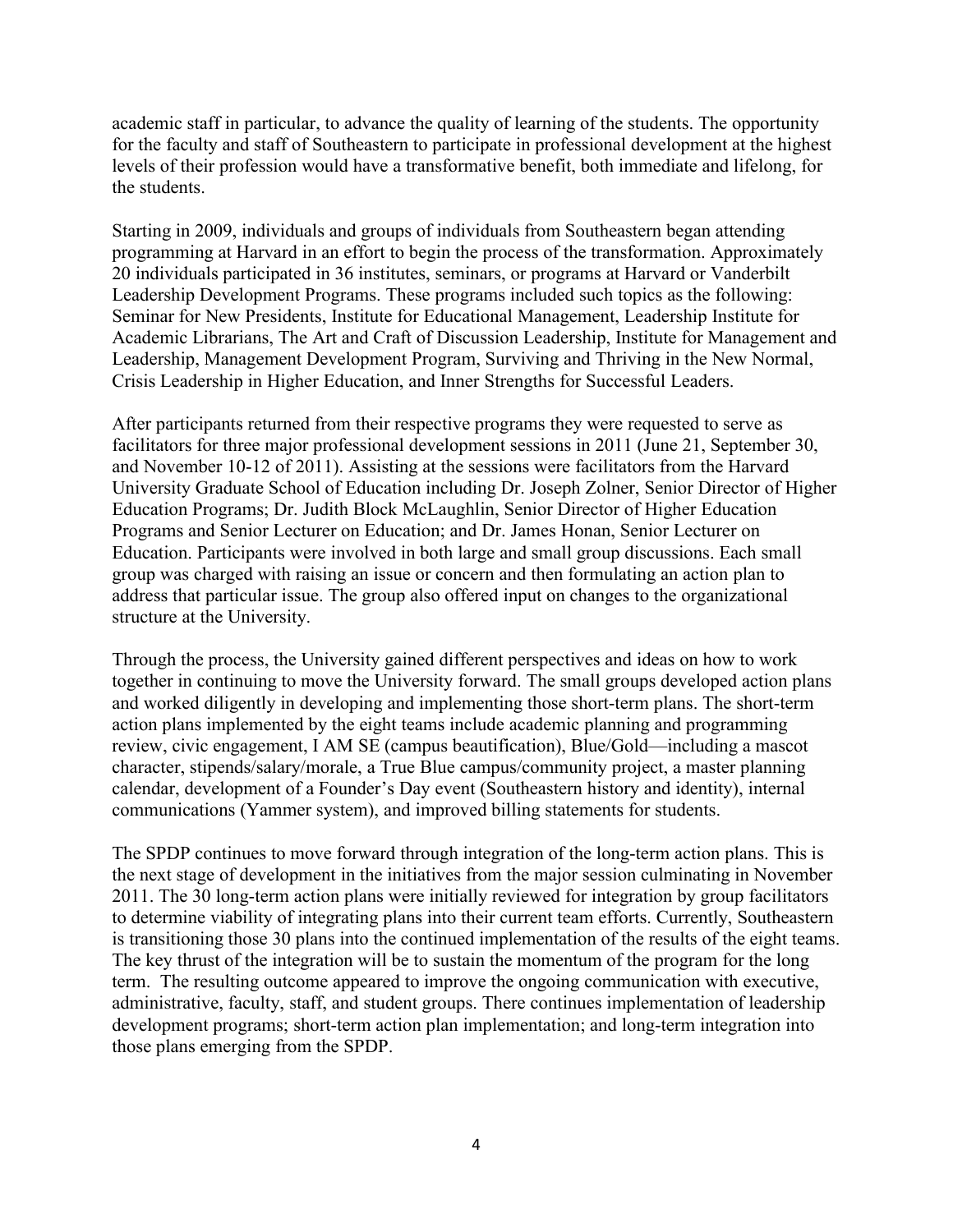The continuing work through the organizational change and transformation project will also play an important role to ensure positive relationships with internal constituencies. This includes the next phase of the SPDP, the Southeastern Organizational Leadership Development (SOLD) Program, ongoing faculty/staff development efforts, individuals participating in external institutes, and internal case studies and related discussions. Specifically in regards to the SOLD program, several additional ideas and seminars (other than the core courses) were added for staff/faculty development. Those include diversity, economic development, university financial fundamentals, campus safety, university history, and engagement programming.

The continuing organizational change and transformation project resulted in a number of positive outcomes to date—stipend increases for two consecutive years; revision of the SE tuition waiver benefit for eligible dependents; a new format for the shared governance forum implemented in the spring; and, regular meetings established by administrators with the Faculty Senate, the Southeastern Staff Association, the Student Government Association, and the chapter of the **AAUP** 

It was felt that Southeastern's investment in its faculty, staff, and students through the establishment of the SPDP and associated activities produced two major outcomes:

- First, numerous tangible and practical accomplishments were achieved even during very some very challenging economic conditions. Faculty, staff, and students worked together to turn challenges into opportunities; these efforts transformed the institution and better prepared it for the future.
- Second, beginning the development of the next generation of leaders at Southeastern. Everyone's time at an institution is finite and new individuals must be prepared and able to step up to meet future challenges. Over 90 faculty, staff, and students directly participated in the initial programming on campus; countless others are now involved in putting theory into practice by implementing the action plans. This effort enabled numerous individuals to develop the skills, behavior, and knowledge needed to serve as the next generation of leaders at Southeastern.

# **FUTURE CHALLENGES**

As the HLC project wound down, it was evident that Southeastern embraced the findings and recommendations of the previous HLC team in 2003 and there was significant progress in the areas of diversity, accessibility, documenting complaints, technology upgrades, institutional branding/communications, professional development, and streamlining reporting structures within academic and administrative operations.

However, areas that remain a challenge include reliance on adjunct faculty instructors in some programs and implementing centralized processes for the development and evaluation of parttime and adjunct faculty. Based on the findings of the current self-study report, Southeastern had already implemented plans to address both of these challenges.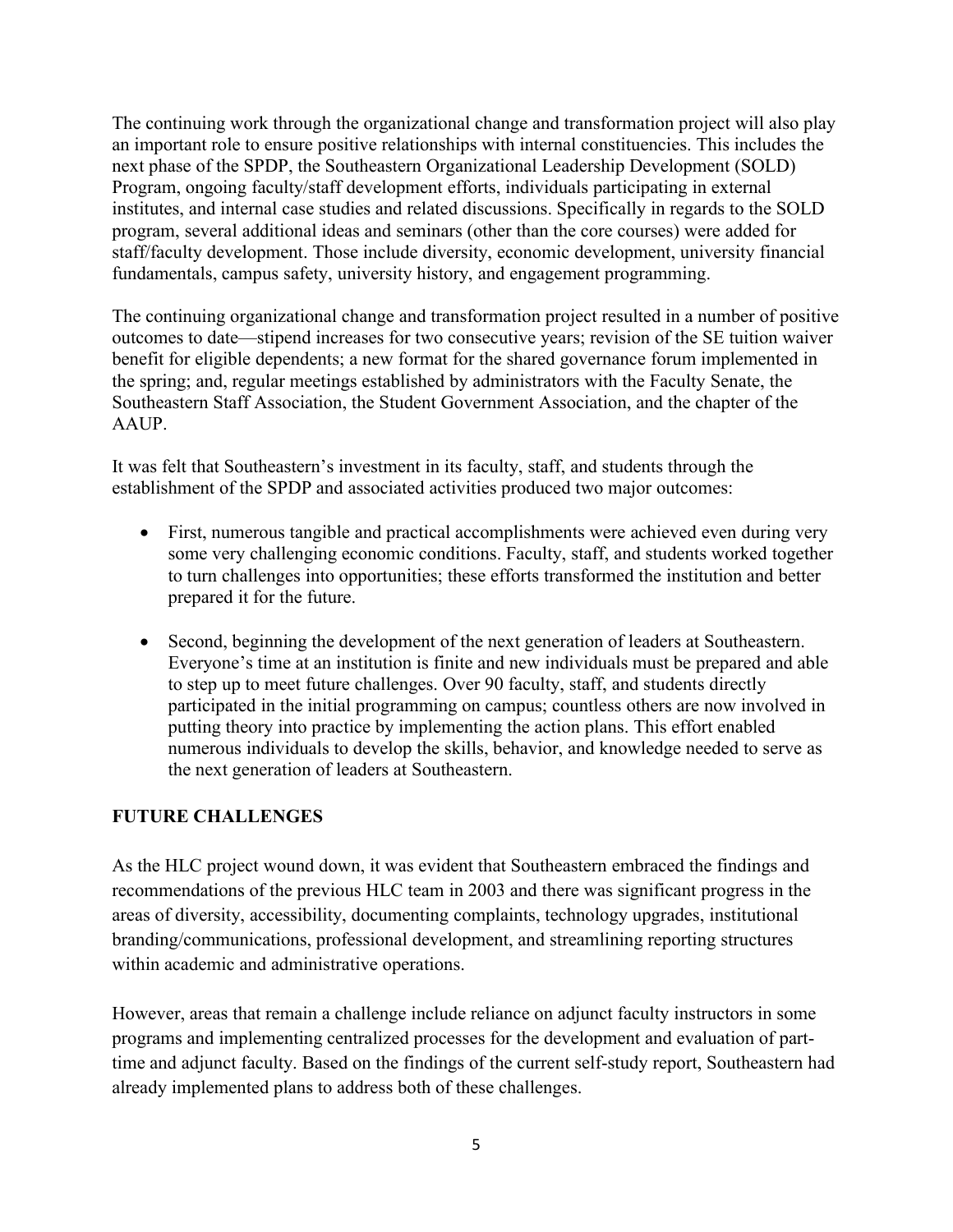Most people in higher education did not project significant increases in funding from the state of Oklahoma in the next several years. For this reason, it appeared that the number one challenge facing Southeastern in the next ten years would be finding alternative revenue sources. A multifaceted approach to recruit and retain students will be one strategy Southeastern uses to generate additional revenues. First, new revenues could be generated by increasing the retention and completion of existing students. Southeastern developed institutional strategies to achieve the ambitious but achievable goals for both retention and graduation and it would be necessary to implement these strategies as set forth by a task force.

Secondly, the development of a more intentional strategy to attract, enroll, and retain international students should increase the number of international students on campus and also address the decline in residential students living on campus. Southeastern currently is searching for both a Director of International Student Services and an International Student Services Admission/Immigration Advisor.

Third, the delivery of targeted programs to high demand areas at additional locations should increase the numbers of students and SCHs generated. For example, Southeastern has received authorization to offer the B.S. in Occupational Safety and Health at the Van Alstyne Campus of Grayson College in Texas. No other institution in the area offers this type of program and it will be offered at a location that is less than 45 minutes away from the Dallas-Fort Worth metroplex. Although not new sources of revenue, development of strategies to use existing funds more efficiently will help offset the consequences ofincreased mandatory costs and/or reduced state allocations. The more strategic alignment of new faculty to high-demand and high-profile programs by delivery site would more effectively use existing resources as well as thorough examination of the increase in course sections during periods of enrollment decline.

Closely related to revenue generation was the continuing emphasis and evolution of marketing efforts. In 2009-2010, there were initiatives developing an enrollment management plan, a strategic marketing plan, and a recruiting strategies plan. Another draft of the strategic marketing plan was completed in 2011 including recommendations in fundraising, recruitment and retention, and key enrollment goals. Other sections covered target markets, demographics, competition and positioning, the University, and marketing goals and strategies.

Additionally, since 2012 there was increasing focus on social media and a stronger presence and identity in moving forward with those initiatives relative to positioning and branding. A Director of Interactive Marketing position and a Marketing and Branding Task Force was created and during fall 2013, culminating a two year process, there was a successful introduction of a new official University mascot, imagery, and logo. The major question now was how the institution should go forward with its marketing efforts as well as make any necessary changes that would impact fundraising, enrollment, retention, financial position, and the academic core.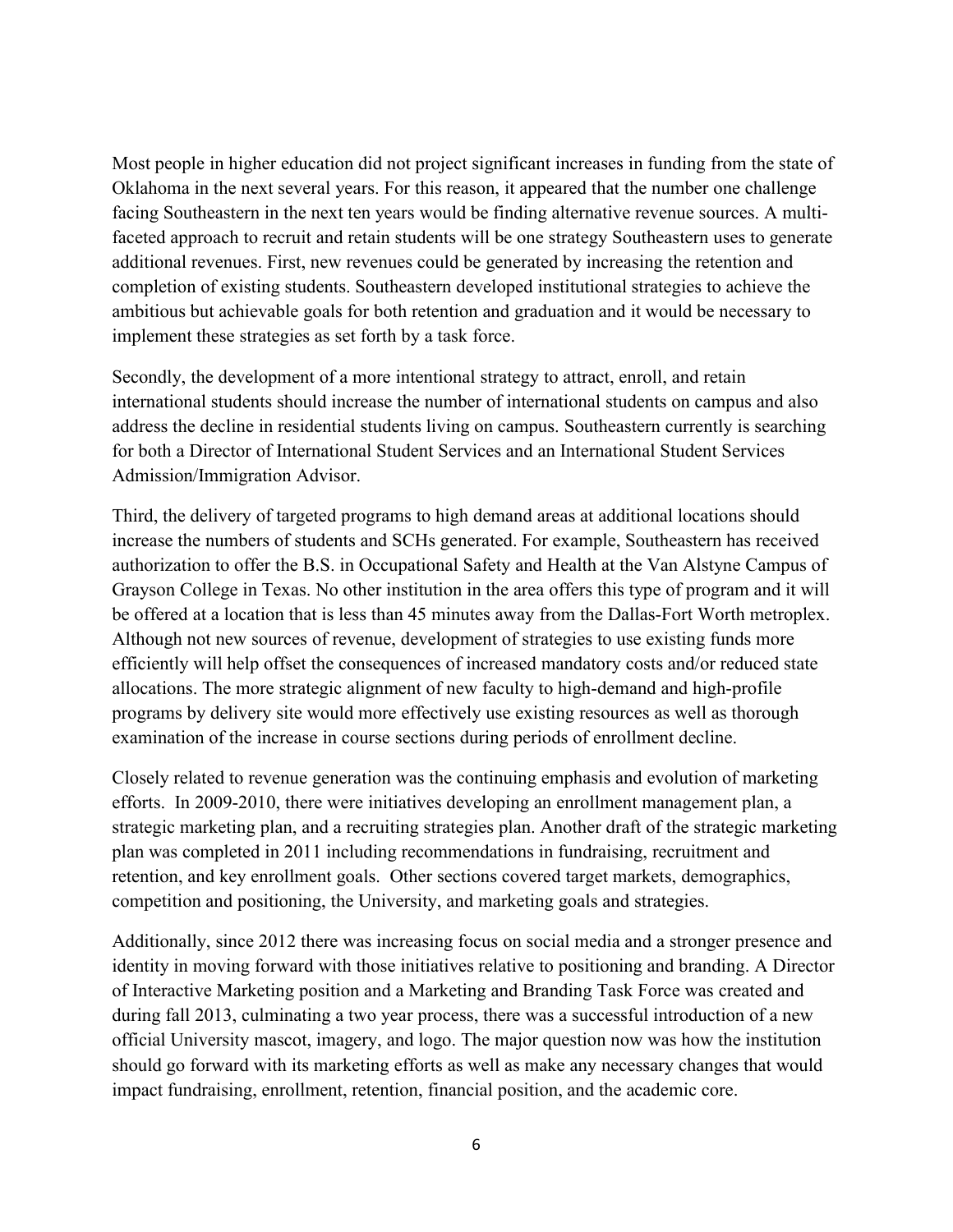Another important recommendation from the HLC self-study report was the overall approach to be used in formal planning processes in the future. It was recommended that a more formal process be initiated that reconnects to existing governance structures, either by using existing teams and initiatives to be reprogrammed into existing structures, or by supplementing them with established teams of faculty and staff with communication links back to the existing planning groups such as the Southeastern Professional Development Program.

It seemed as though some of the same questions and dilemmas raised in 2009-2010 are just as relevant. From a budgetary standpoint, several questions always seem to be present:

- What is the range of the state appropriations expected for the next 2-3 years? What are the expected increases in mandatory costs and revenues needed to support the budget projections? How would this be reflected in the increases in tuition and mandatory fees?
- What will be the legislative/student climate in regard to tuition increases?
- What will be the range of SCH projections over the next 2-3 years?
- What assumptions can be made in the percent increase impact on tuition rates or in student credit hours (for example, a 1% increase in tuition rates or SCH would equal \$115K, etc.).
- Southeastern continues to adjust payment plans for students with outstanding balances in order for them to stay in school and continue their education. Does the program need to be adjusted and revised?
- Southeastern scholarship programs (both cash and waivers) have increased substantially over time. How successful have these programs been and can they be more effective? Also, can scholarship dollars be better leveraged to support enrollment, retention, and graduation goals?
- What is the plan of action for reestablishing the grant writer position in place since spring 2009? How can communication and coordination of grant writing be improved for the University?

Similarly, a number of questions from the 2009-2010 organizational structure redesign and transformation project also seemed relevant:

- How can I rethink what I do?
- What are we trying to achieve in changing any of our organization and leadership capabilities?
- What problems need to be solved?
- What areas of the University need attention?
- How good are our skills, processes, and systems?
- Where can we use what we have?
- Where do we need something new?
- How do we handle any timing of implementation and sequencing of priorities and actions?